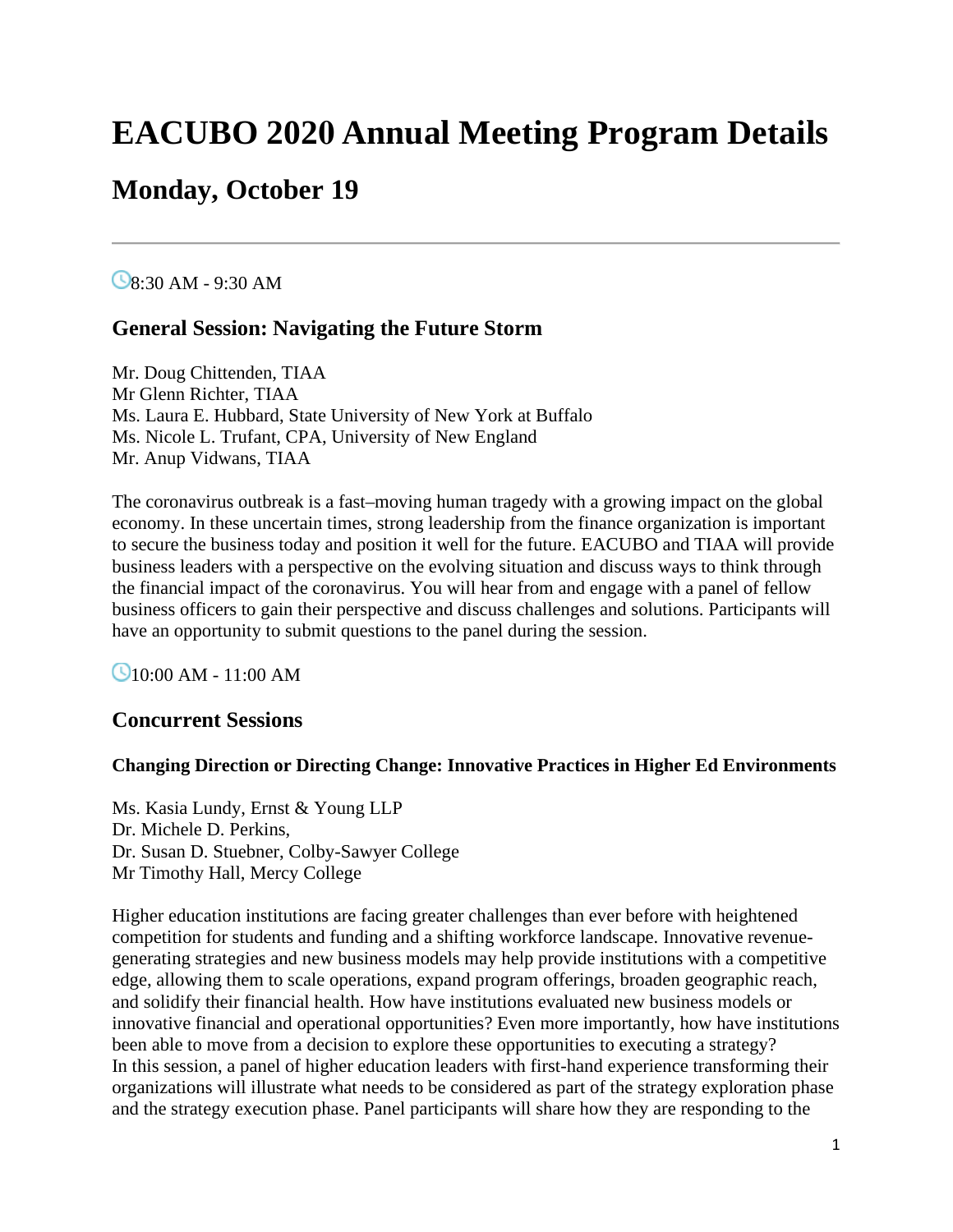increased pressures in the higher education sector, how they are hoping to transform their institutions and how they engage stakeholders to advance these transformations effectively. The session will begin with a short, high-level, overview of key trends in higher education and then transition into a panel discussion that highlights institutions at various stages of transformation. Leaders will share practical lessons and reflections on which factors contributed to the choices and outcomes each institution is seeking.

#### **The CBO as Partner in Diversity, Equity, and Inclusion Work**

Ms Linda Strong-Leek, Haverford College Ms Alexis Stokes, Harvard University Dr. Artie Travis, Frostburg State University Mr. Michael Gavin, Anne Arundel Community College

The panel will share best practices and experiences on diversity, equity, and inclusion work (DE&I) in higher education, the importance of creating metrics to guide our work, and how CBO's can be partners. After introductory remarks and discussion attendees will be invited to join in the discussion with questions and ideas.

#### **Use Your Endowment Strategically**

Mr. Philip E. Laube, CPA, MISST, Muskingum University Mr. John Griffith, Hirtle, Callaghan & Co. Ms. Audra Jean Kahr, CPA, Cedar Crest College Mr. David R. Proulx, Rhode Island School of Design

The uncertainty in higher education has resulted in schools rethinking how their endowment can best support their mission. This panel of CFOs each included their endowment in their strategic planning process, and this changed how they manage their endowment. They have all successfully realigned their endowment strategy to better address their specific financial challenges. Each of these case studies will produce significant interest and questions as the approach they all took was outside the "norm" in endowment management.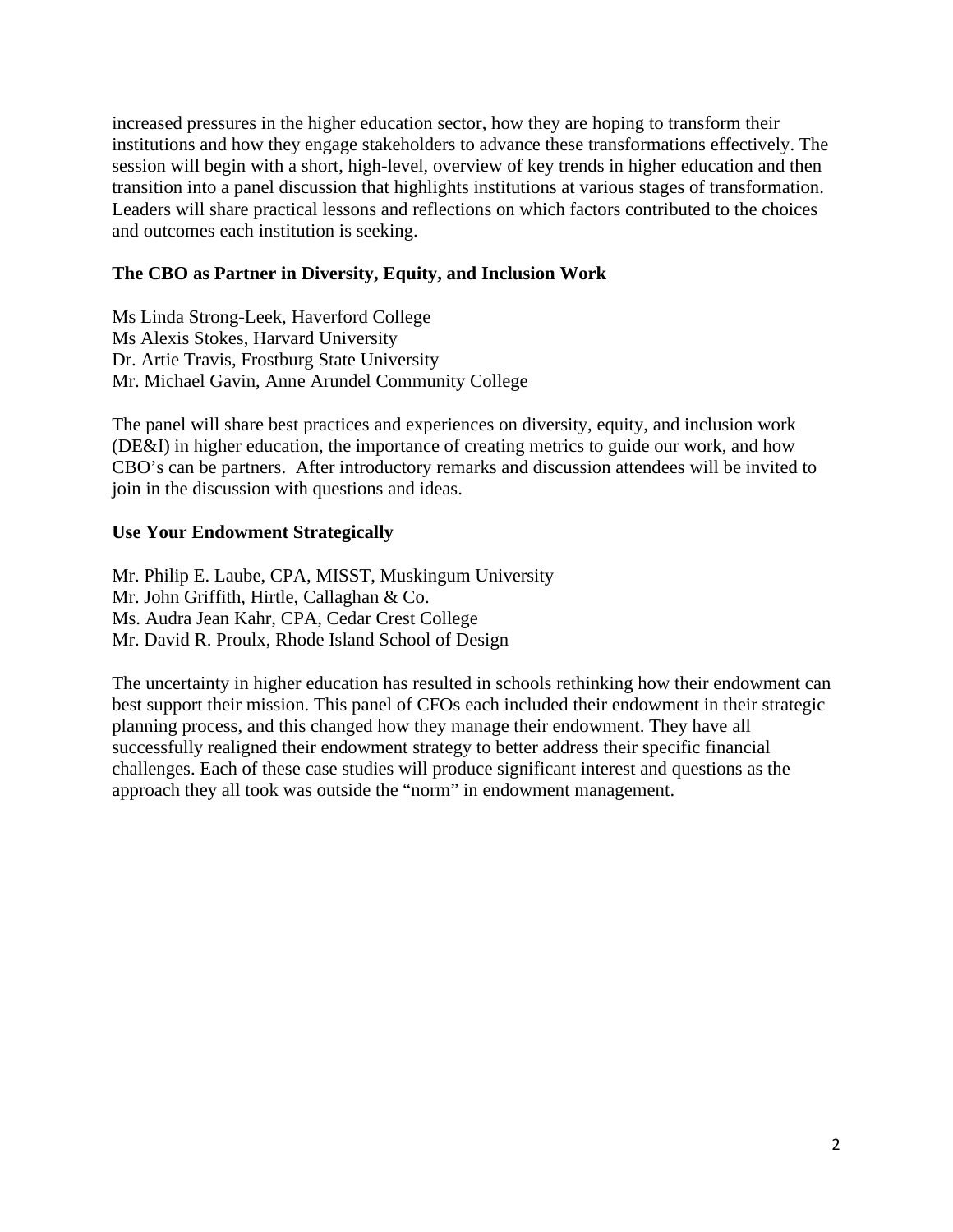# **Tuesday, October 20**

# $\bigcirc$ 8:30 AM - 9:30 AM

#### **Concurrent Sessions**

#### **How a Small Institution is Thriving During Turbulent Times**

Mr. Mark LaPrade, BerryDunn Dr. Paula A. Amato, New England College

As institutions address the challenge of financial sustainability, this presentation offers a case study on how a small institution is thriving during turbulent times. Presenters will discuss strategies implemented to improve financial sustainability at New England College, including its recent merger with New Hampshire Institute of Art. They will discuss the attributes of the various successful strategies to add diversity to their revenue streams, as well as the challenges faced throughout the process.

#### **Panel Discussion: Central Finance & Unit Business Officers**

Ms. Linda Lee, Drexel University Mr. Rich Kelley, Regis College Ms. Romayne L. Botti, CPA, PMP, Rutgers, The State University of New Jersey New Brunswick Campus

Even in the best of times, unit business officers and central staff have natural friction points. The panel will describe some of their challenges and successes in cooperating for institutional success. The panel will include business officers and others who have held a variety of roles within central and colleges or schools within a larger university. The intention is to include business officers from public and private institutions. In part, panelists will discuss the challenges of solid and dotted line reporting relationships, competing demands and priorities, deadlines that do not align, and policies that might work for one college within a university, but not for another, etc.

#### **Using Financial Strategic Plans to Reach Your Strategic Priorities**

Mr. Jeremy Bass, PFM Group Dr. Jim Hundrieser, NACUBO Ms. Nicole L. Trufant, CPA, University of New England

No institution can thrive without implementing innovative new practices, growing revenues, and maximizing their resources. While many institutions have strategic plans, few campuses have financial strategic plans. These plans are essential to realize your strategic priorities. This session seeks to provide ideas and ways to help business officers link strategic plans and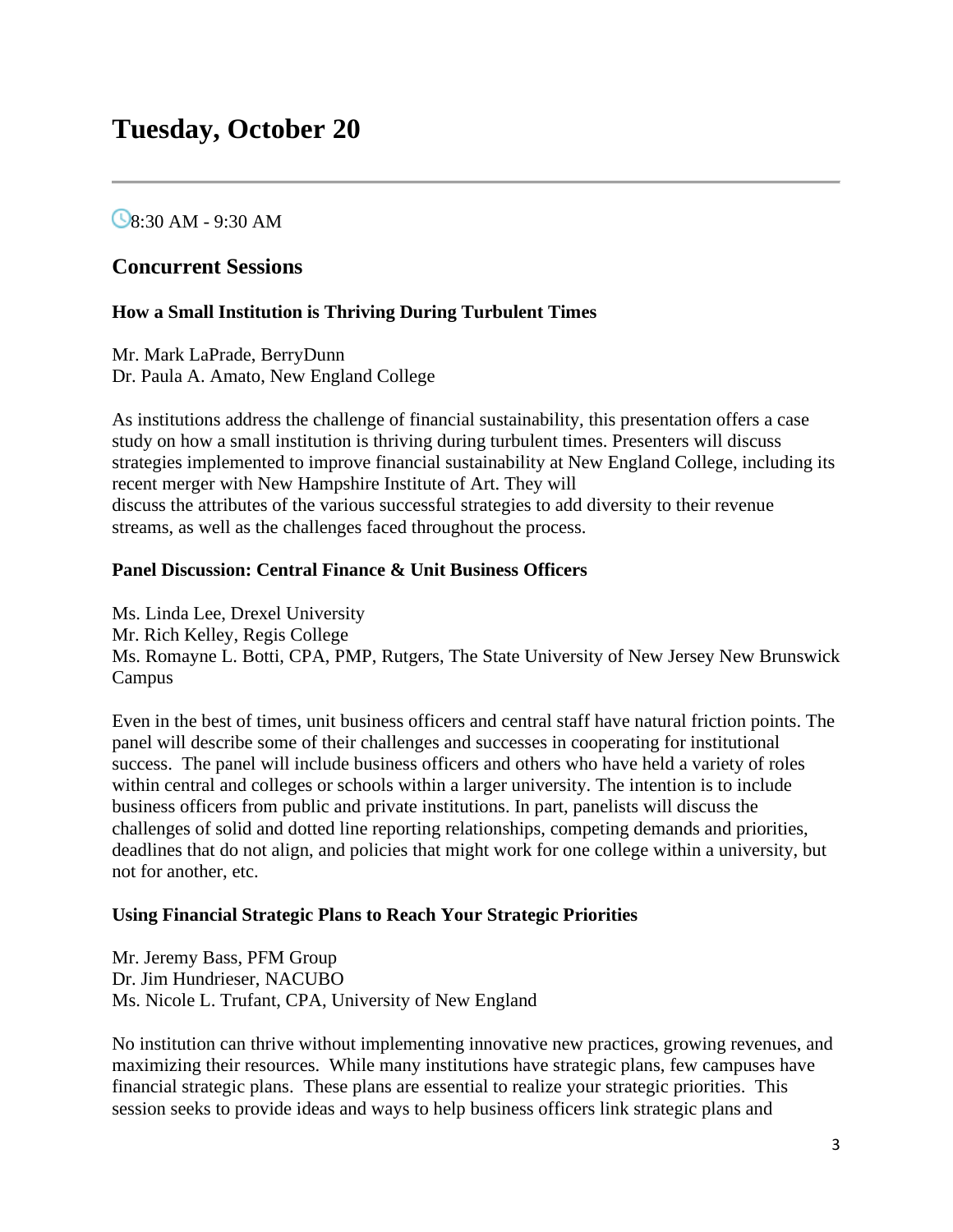financial plan to meet institutional goals. This session will also look at ways institutions need to be open to bridging partnership, consolidating resources to allow for investment dollars to implement growth strategies, and develop Key Performance Indicators (KPI) to remain focused on meeting your financial strategic plan goals.

This session will engage audience members by giving them a self evaluate tool of their current practices and areas where they need to focus their efforts to increase engagement or effectiveness across their institution. Audience members will engage with each other to find potential models or strategies to customize and use at their institution.

**910:00 AM - 11:00 AM** 

# **General Session: The State of Digital Ethics in 2020**

Dr. John O'Brien, EDUCAUSE

Ethical concerns related to technology are hardly new. Today, however, the hype around technology innovation often masks nuanced, powerful, and sometimes grave ethical entanglements, and these concerns are likely to intensify. In this session, EDUCAUSE President and CEO John O'Brien will make the case for excitement, caution, and hope in this exceedingly challenging landscape.

**11:00 AM - 1:00 PM** 

# **Networking: Wine 101 & 102 – Not a TED Talk But a Red Talk**

Learn what to buy at the store, why and where it's from. And enjoy a quick tour of Napa  $\&$ Sonoma Counties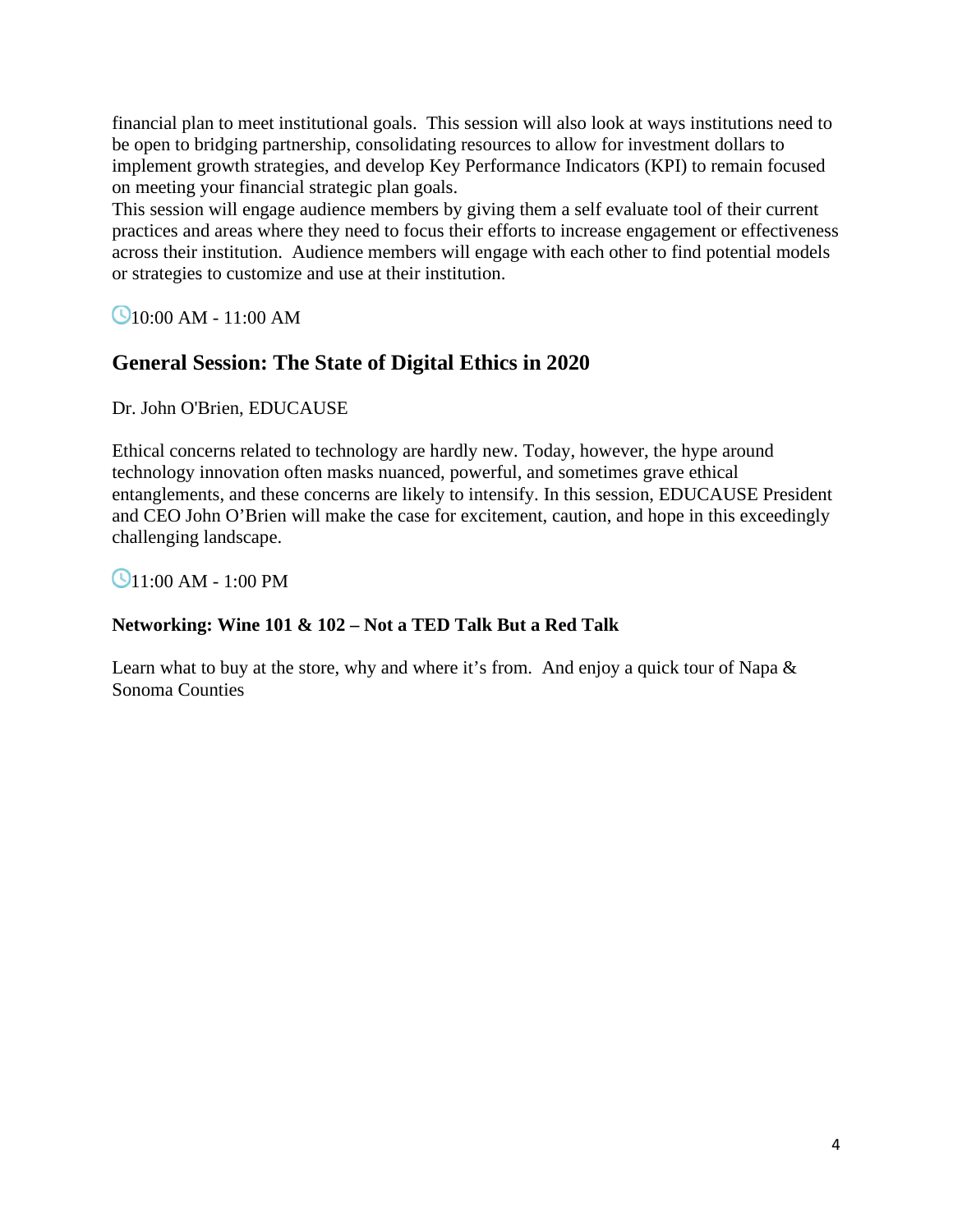# **Monday, October 26**

# $\bigcirc$ 8:30 AM - 9:30 AM

#### **Concurrent Sessions**

#### **Collaborating for Financial Sustainability**

Mr. Guilbert L. Brown, Millersville University of Pennsylvania Dr. R. Lorraine Bernotsky, West Chester University of Pennsylvania Mr. Robert Thorn, California University of Pennsylvania Ms. Sharon Minnich, Pennsylvania State System of Higher Education

The Pennsylvania State System of Higher Education (the System) consists of 14 universities across the Commonwealth, each with unique missions, but with a shared focus of providing accessible, affordable and high-quality education to students in Pennsylvania. Given demographic trends within the Commonwealth and changes in the higher education marketplace in general, System universities are experiencing varying levels of financial challenges, primarily related to declining enrollments. To address these challenges, the universities and the Office of the Chancellor are engaged in an ongoing System Redesign process, where various interdisciplinary and inter-university design teams are tackling specific elements of overall System Redesign within a newly instituted System-wide governance structure. One such team is the Investment Team, which was charged with the development of an open, transparent and collaborative process to determine the financial sustainability status of universities by utilizing a streamlined review of financial indicators allowing for declines in financial health to be identified early enough to make course corrections. As part of this work, the team created a process for universities to draft individual five-year sustainability plans which includes interuniversity collaborative feedback and information sharing. Draft plans are then revised through a collective peer-review process focused on enhancing resource sharing and financial sustainability for the System as a whole. This team's work also became integrated with another System Redesign team, the Budget Team, which is focused on refining the university budget processes as well as the allocation of Commonwealth appropriation funds to support university financial sustainability efforts.

Audience members will be engaged in how the teams created ways to transform a culture from competition to sharing and will develop an understanding of how four financial indicators and methodologies were used to promote open and honest conversations among stakeholders in a complex university system.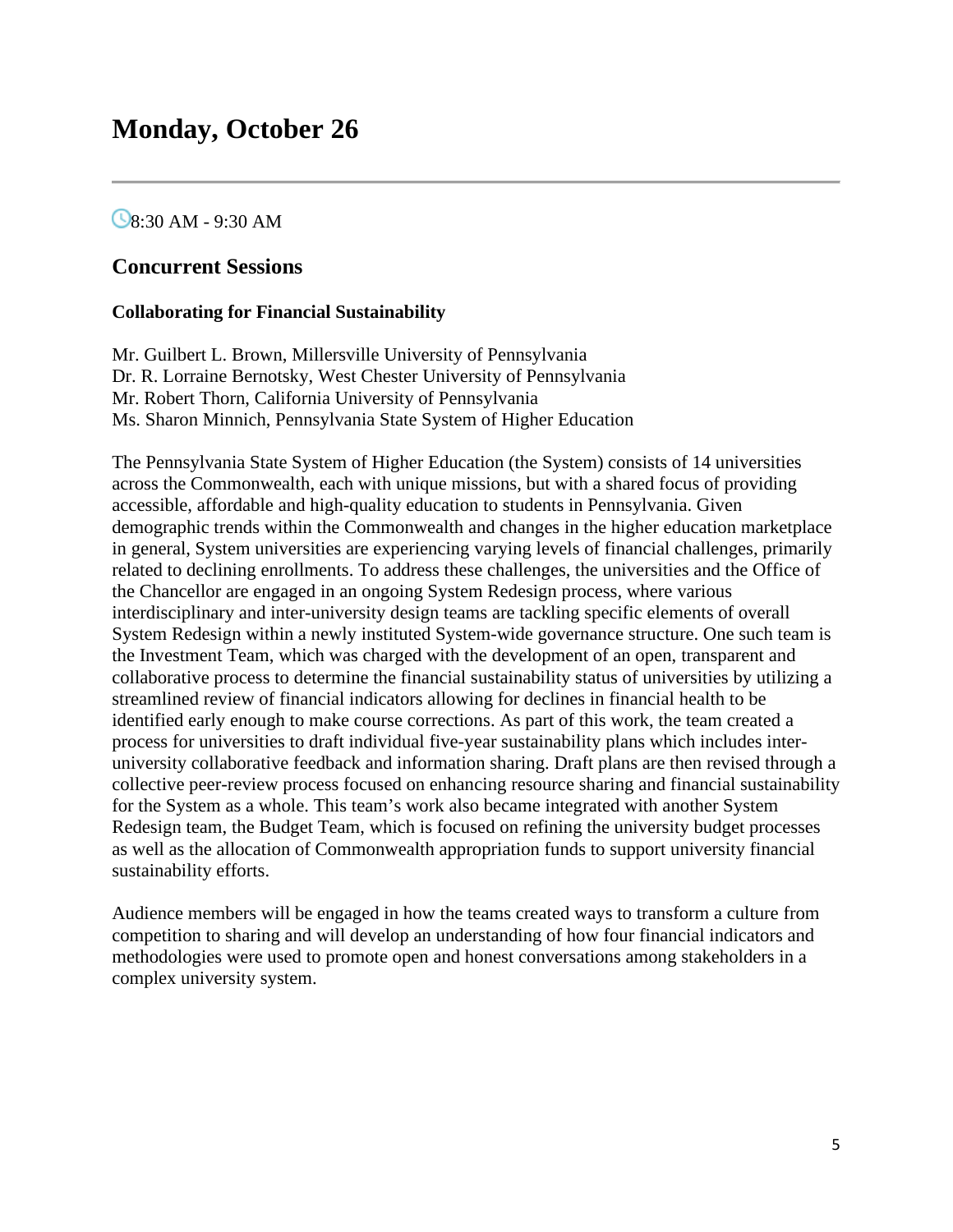#### **Considering a Tuition Reset at Small, Liberal Arts Colleges**

Mr. Jeffery T. Gates, Utica College Ms. Lynda Holt, Excelsior College

Research on the long‐term efficacy of tuition resets is limited and the factors of success in a reset are largely anecdotal. There are gaps in the knowledge about what a college identified as their goals when undergoing a reset and what eventually happened post reset. This presentation will look at three colleges who reset their tuition under different circumstances and will examine the outcomes and success based on their identification of success metrics.

#### **Implementing a Long-Range Planning Tool: School, Campus, and University Perspectives**

Mr. Stanley Ng, New York University Ms. Maggie Defilipp, New York University Ms. Sophie Pae, TruED Consulting Mr. Jim Dobbertin, University of Rochester

The higher education industry is going through changes and disruptions to its business model, with the next decade expected to bring unprecedented challenges. These circumstances require institutions to better leverage data and tools to develop long term financial plans, stress test changing business variables, and mitigate against risks. By developing a long-range planning tool, institutions will have the capabilities to plan proactively and strategically—beyond the annual budget—to help senior leadership execute on the institution's strategic plan and guide long term fiscal sustainability. Join this presentation to gain insight into the long-range planning frameworks from different perspectives. Presenters will discuss strategies going forward in the short term, for the next two academic years. and provide the audience with a practical framework to follow, including key considerations for success and common pitfalls to avoid.

**910:00 AM - 11:00 AM** 

# **Concurrent Sessions**

#### **2020 Accounting Update**

Mr. Rick Cole, BKD CPAs and Advisors Ms. Amy Shreck, BKD CPAs and Advisors Ms. Sue Menditto, NACUBO

This session will provide a high-level overview of new FASB and GASB standards that could impact higher education institutions. It will also provide an overview of projects in process at the FASB and GASB that could impact higher education institutions.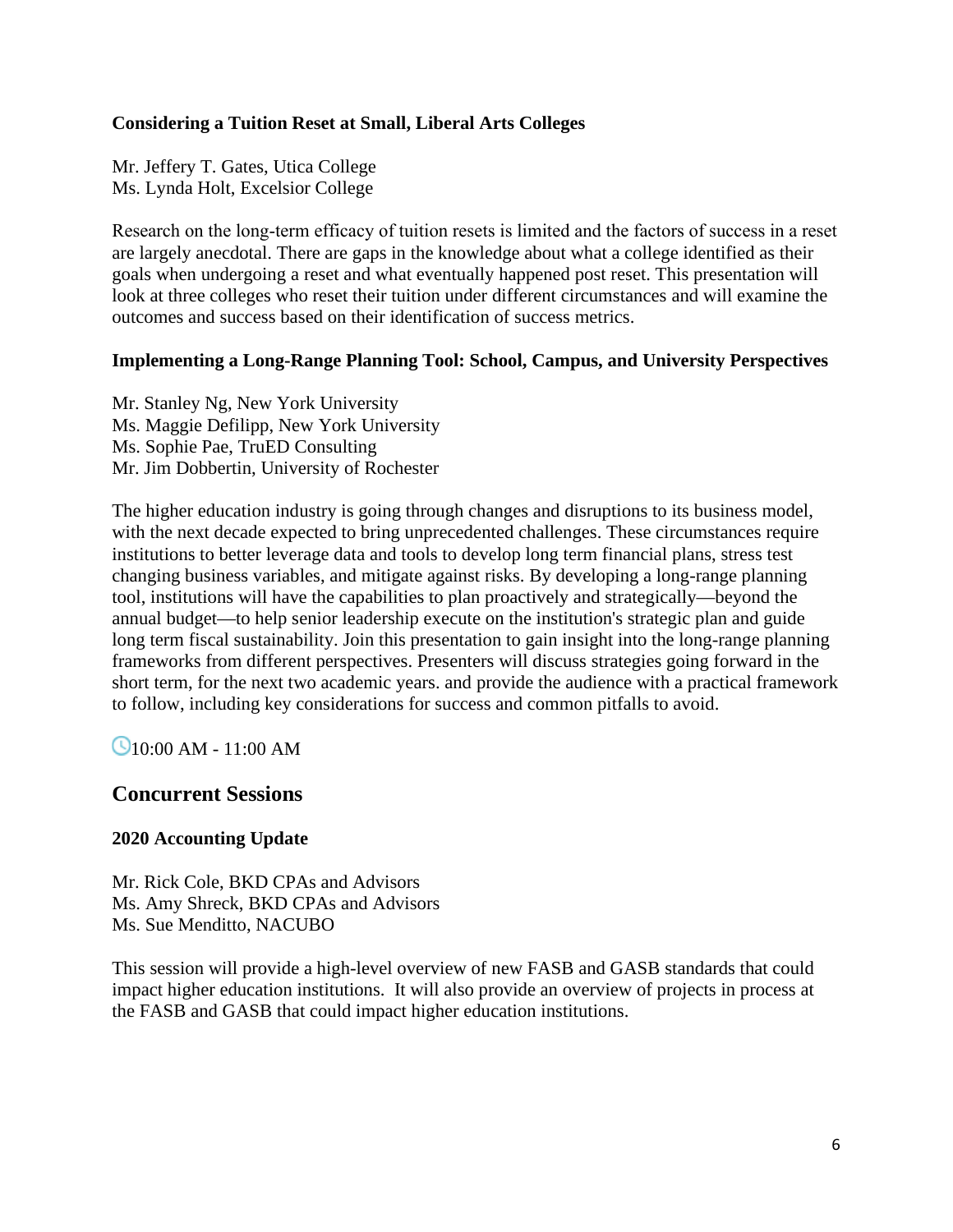#### **Reimagining the Work Environment (90 minutes)**

Mr. Howard J. Teibel, Teibel Education Consulting

#### *Working from home or living at work?*

As we carefully move toward easing restrictions on lockdowns and stay at home orders, front and center are questions of the workplace of the future. The commonsense notion of productivity has been turned on its head. Many of us are discovering even greater productivity and satisfaction working from home, while others find themselves lost in the question "are we working from home or living at work?" Globally, the choice of bringing people back to the office is still not clear but at some point, we'll be expected to declare how and in what ways we plan to move forward with remote, face-to-face, and creative uses of our office space. In this session, we will explore current trends and thinking about the workplace of the future, both in the short and long-term. The session will be an opportunity to explore how you can orient your organization or team to think beyond the current crisis and anticipate creative ways to think holistically about the nature of work.

**9:30 AM - 9:45 AM** 

# **Micro Session - Ditch your Spreadsheet… Enhance your Insight with Active Scenario Analysis**

Mr. Vipul Datt, Workday, Inc

The COVID-19 crisis has upended higher education resulting in closed campuses, largely virtual learning environments, and significant unknowns. In disruptive times, agility is everything. Learn how institutions leverage planning software to optimize resources, better prepare for change, and speed decision making by enabling robust scenario analysis, sensitivity testing, and contingency planning.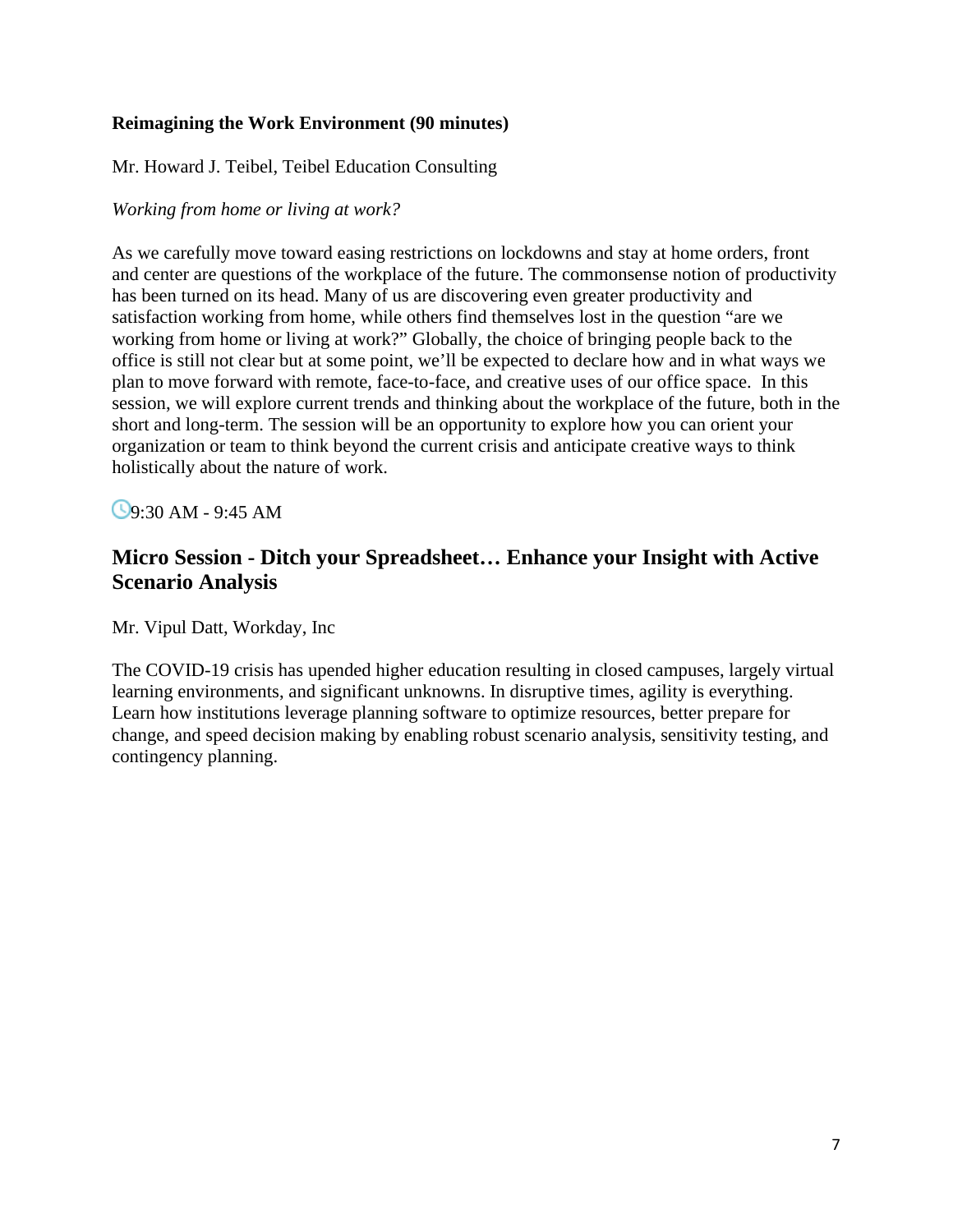# $\bigcirc$ 8:30 AM - 9:30 AM

# **General Session: Higher Education: From the Outside Looking In**

Mr. Jon Marcus, The Hechinger Report

Although the divide is narrowing, higher education looks much different to people off the campus than on it. Jon Marcus will talk about how the world sees colleges and universities, and some of the reasons why. Jon Marcus, higher education editor, has written about higher education for the Washington Post, USA Today, Time, the Boston Globe, Washington Monthly, is North America higher-education correspondent for the Times (U.K.) Higher Education magazine, and contributed to the book Reinventing Higher Education.

9:30 AM - 9:45 AM

# **Micro Session: ARAMARK**

**2**10:00 AM - 11:00 AM

# **Concurrent Sessions**

#### **Advancing Women's Leadership in Today's Institutions**

Ms. Becca Constantine, Smith College

Women continue to enter higher education finance at high rates, yet many struggle to navigate the unwritten rules of leadership present in every workplace. Academic research finds that bias can impact every element of work from hiring to presentations to promotion decisions.

In this session, participants will gain actionable strategies for recognizing and reducing workplace bias, enabling them to lead others more effectively and advance in their own careers.

#### **Optimizing Operational Effectiveness: Improving Institutional Efficiency and Revenue Generation**

Mr. Henry Velez, Rutgers State University of New Jersey Central Office Mr. James Vigil, Brailsford and Dunlavey Mr. Jack Shaw, Shepherd University

The dynamic higher education climate has compelled colleges and universities to develop innovative solutions for varying challenges affecting their campuses for quite some time.